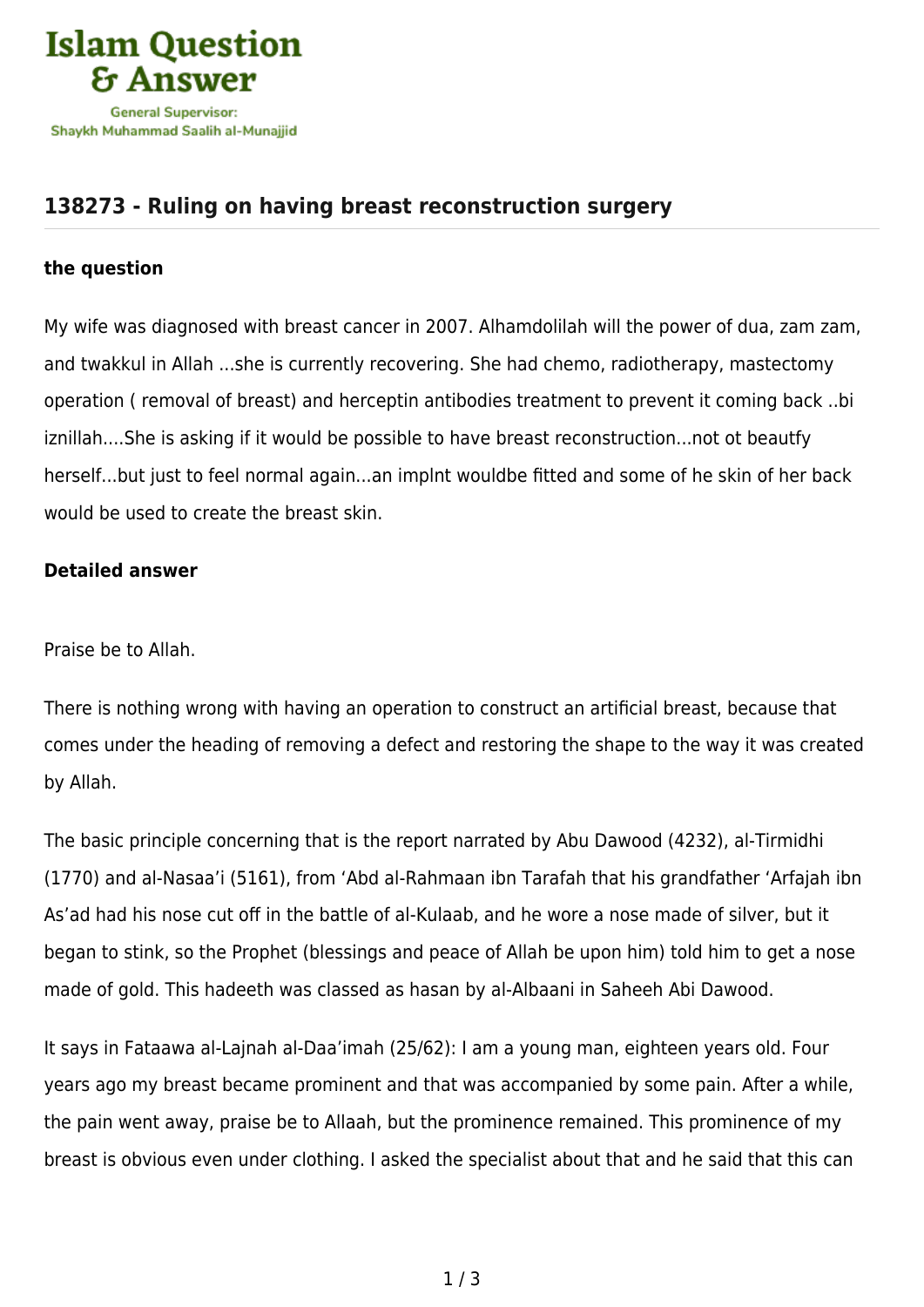

easily be removed by means of cosmetic surgery. Is it permissible to have this surgery? Please note that this problem causes me embarrassment in front of other people.

They replied: It is permissible for you to have cosmetic surgery to remove this prominence if it is thought most likely that the surgery will be successful and that the harms will not outweigh or be equal to the benefits.

And Allaah is the Source of strength. May Allaah send blessings and peace upon our Prophet Muhammad and his family and companions. End quote.

'Abd al-'Azeez ibn 'Abd-Allaah ibn Baaz, 'Abd al-Razzaaq 'Afefi, 'Abd-Allaah ibn Ghadyaan, 'Abd-Allaah ibn Qa'ood

## End quote.

They were also asked (25/59): one of my colleagues had gotten married, praise be to Allaah, but he came to me and said that his wife wants to have cosmetic surgery on her face and breasts, because her nose is large and wide, and she wants to reduce it by means of the easy methods that modern science has developed. Is there any doubt about this surgery or is there any sin involved? Please note that not doing it may lead to psychological distress because this fault appears so prominently on her face.

They replied: If the situation is as described, and there is the hope that the surgery will be successful and will not lead to a greater or equal harm, then it is permissible to do it in order to achieve the desired purpose, otherwise it is not permissible.

And Allaah is the Source of strength. May Allaah send blessings and peace upon our Prophet Muhammad and his family and companions. End quote.

'Abd al-'Azeez ibn 'Abd-Allaah ibn Baaz, 'Abd al-Razzaaq 'Afefi, 'Abd-Allaah ibn Ghadyaan, 'Abd-